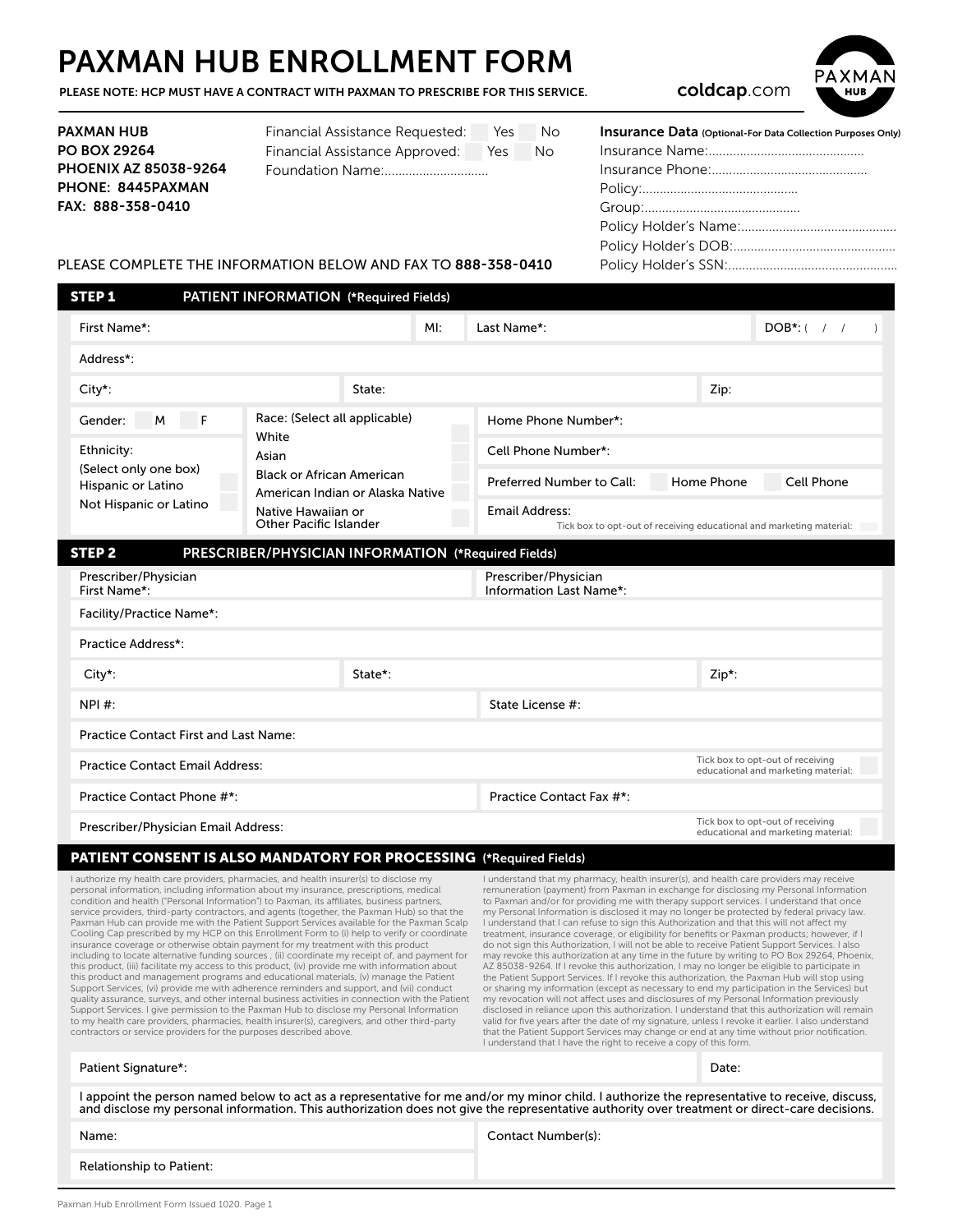# coldcap.com **PAXMAN HUB ENROLLMENT FORM**

| <b>Patient Full Name*</b>                                                                                                                                                                                                                                                                                                                                                                                                                                                                                                                                                      | Patient DOB*                                                                                                                       |                |    | Prescriber/Physician Name*<br>NPI#* |    |                                               |    |     |       |     |    |    |  |
|--------------------------------------------------------------------------------------------------------------------------------------------------------------------------------------------------------------------------------------------------------------------------------------------------------------------------------------------------------------------------------------------------------------------------------------------------------------------------------------------------------------------------------------------------------------------------------|------------------------------------------------------------------------------------------------------------------------------------|----------------|----|-------------------------------------|----|-----------------------------------------------|----|-----|-------|-----|----|----|--|
| <b>STEP 3</b>                                                                                                                                                                                                                                                                                                                                                                                                                                                                                                                                                                  | TREATMENT AND PRESCRIPTION INFORMATION AND PRESCRIBER/PHYSICIAN AUTHORIZATION                                                      |                |    |                                     |    |                                               |    |     |       |     |    |    |  |
| ICD-10 Diagnosis Code*:                                                                                                                                                                                                                                                                                                                                                                                                                                                                                                                                                        |                                                                                                                                    |                |    | <b>Additional Diagnosis Code:</b>   |    |                                               |    |     |       |     |    |    |  |
| Additional Diagnosis Code L65.9:                                                                                                                                                                                                                                                                                                                                                                                                                                                                                                                                               |                                                                                                                                    |                |    | Therapy Start Date:                 |    |                                               |    |     |       |     |    |    |  |
| Directions: Use as directed                                                                                                                                                                                                                                                                                                                                                                                                                                                                                                                                                    |                                                                                                                                    |                |    | Quantity: One                       |    |                                               |    |     |       |     |    |    |  |
| Cap/Cover Size (REQUIRED for New Patients only)*:                                                                                                                                                                                                                                                                                                                                                                                                                                                                                                                              |                                                                                                                                    |                |    | S/S                                 |    | M/S<br>Medium cap/inner,<br>Small cover/outer |    | M/M |       | L/L |    |    |  |
| Prescribed Treatment Days*:                                                                                                                                                                                                                                                                                                                                                                                                                                                                                                                                                    | $\mathbf{1}$<br>Other No. of Treatment Days:                                                                                       | $\overline{c}$ | 3  | 4                                   |    |                                               |    |     | 9     | 10  | 11 | 12 |  |
| Refill (check corresponding treatment days needed. Do not include initial treatment days received)                                                                                                                                                                                                                                                                                                                                                                                                                                                                             |                                                                                                                                    |                |    |                                     |    |                                               |    |     |       |     |    |    |  |
| Date of Refill:                                                                                                                                                                                                                                                                                                                                                                                                                                                                                                                                                                | Refill<br><b>Treatment Days</b>                                                                                                    | 2              |    |                                     | 5  | 6                                             |    | 8   | 9     | 10  | 11 | 12 |  |
| Date of Refill:                                                                                                                                                                                                                                                                                                                                                                                                                                                                                                                                                                | Refill<br><b>Treatment Days</b>                                                                                                    |                |    |                                     | 5  | 6                                             |    | 8   | 9     | 10  | 11 | 12 |  |
| Date of Refill:                                                                                                                                                                                                                                                                                                                                                                                                                                                                                                                                                                | Refill<br><b>Treatment Days</b>                                                                                                    | 2              | 3  |                                     | 5  | 6                                             |    | 8   | 9     | 10  | 11 | 12 |  |
| Refill (if more than treatment days is needed, check corresponding treatment day below)                                                                                                                                                                                                                                                                                                                                                                                                                                                                                        |                                                                                                                                    |                |    |                                     |    |                                               |    |     |       |     |    |    |  |
| Date of Refill:                                                                                                                                                                                                                                                                                                                                                                                                                                                                                                                                                                | Refill<br><b>Treatment Days</b>                                                                                                    | 13             | 14 | 15                                  | 16 | 17                                            | 18 | 19  | 20    | 21  | 22 | 23 |  |
| Date of Refill:                                                                                                                                                                                                                                                                                                                                                                                                                                                                                                                                                                | Refill<br><b>Treatment Days</b>                                                                                                    | 13             | 14 | 15                                  | 16 | 17                                            | 18 | 19  | 20    | 21  | 22 | 23 |  |
| Date of Refill:                                                                                                                                                                                                                                                                                                                                                                                                                                                                                                                                                                | Refill<br><b>Treatment Days</b>                                                                                                    | 13             | 14 | 15                                  | 16 | 17                                            | 18 | 19  | 20    | 21  | 22 | 23 |  |
| Refund (check completed treatment days)                                                                                                                                                                                                                                                                                                                                                                                                                                                                                                                                        |                                                                                                                                    |                |    |                                     |    |                                               |    |     |       |     |    |    |  |
| <b>Completed Treatment Days:</b>                                                                                                                                                                                                                                                                                                                                                                                                                                                                                                                                               |                                                                                                                                    |                | 3  |                                     | 5  | 6                                             |    | 8   |       | 10  | 11 | 12 |  |
| <b>PRESCRIBER/PHYSICIAN AUTHORIZATION - MANDATORY FOR PROCESSING</b>                                                                                                                                                                                                                                                                                                                                                                                                                                                                                                           |                                                                                                                                    |                |    |                                     |    |                                               |    |     |       |     |    |    |  |
| I certify that (i) the information contained on this form is accurate to the best of my knowledge and (ii). I am the prescribing healthcare provider of Paxman Scalp Cooling Cap to the<br>previously identified patient and that I provided the patient with the description of the Paxman program. For purposes of transmitting this prescription, I authorize Paxman US, Inc.<br>and its affiliates, business partners, and agents, to forward as my agent for these limited purposes, this prescription electronically, by facsimile, or by mail to a dispensing pharmacy. |                                                                                                                                    |                |    |                                     |    |                                               |    |     |       |     |    |    |  |
| Dispense as Written:                                                                                                                                                                                                                                                                                                                                                                                                                                                                                                                                                           | If this form does not meet your state's requirements for a valid prescription, please attach a valid prescription (or eprescribe). |                |    |                                     |    |                                               |    |     |       |     |    |    |  |
| Prescriber Signature*:                                                                                                                                                                                                                                                                                                                                                                                                                                                                                                                                                         |                                                                                                                                    |                |    |                                     |    |                                               |    |     | Date: |     |    |    |  |
| <b>CAP/COVER SIZE SWAP</b>                                                                                                                                                                                                                                                                                                                                                                                                                                                                                                                                                     |                                                                                                                                    |                |    |                                     |    |                                               |    |     |       |     |    |    |  |
| In the event that the patient determines a different cap size<br>is required after taking delivery, physician is required to check<br>the box for new size required, re-sign below and re-fax to<br>Paxman Hub on 888-358-0410.                                                                                                                                                                                                                                                                                                                                                |                                                                                                                                    |                |    | S/S                                 |    | M/S<br>Medium cap/inner,<br>Small cover/outer |    | M/M |       | L/L |    |    |  |
| Prescriber Signature*:                                                                                                                                                                                                                                                                                                                                                                                                                                                                                                                                                         |                                                                                                                                    |                |    |                                     |    |                                               |    |     | Date: |     |    |    |  |
| (*Required Fields)                                                                                                                                                                                                                                                                                                                                                                                                                                                                                                                                                             |                                                                                                                                    |                |    |                                     |    |                                               |    |     |       |     |    |    |  |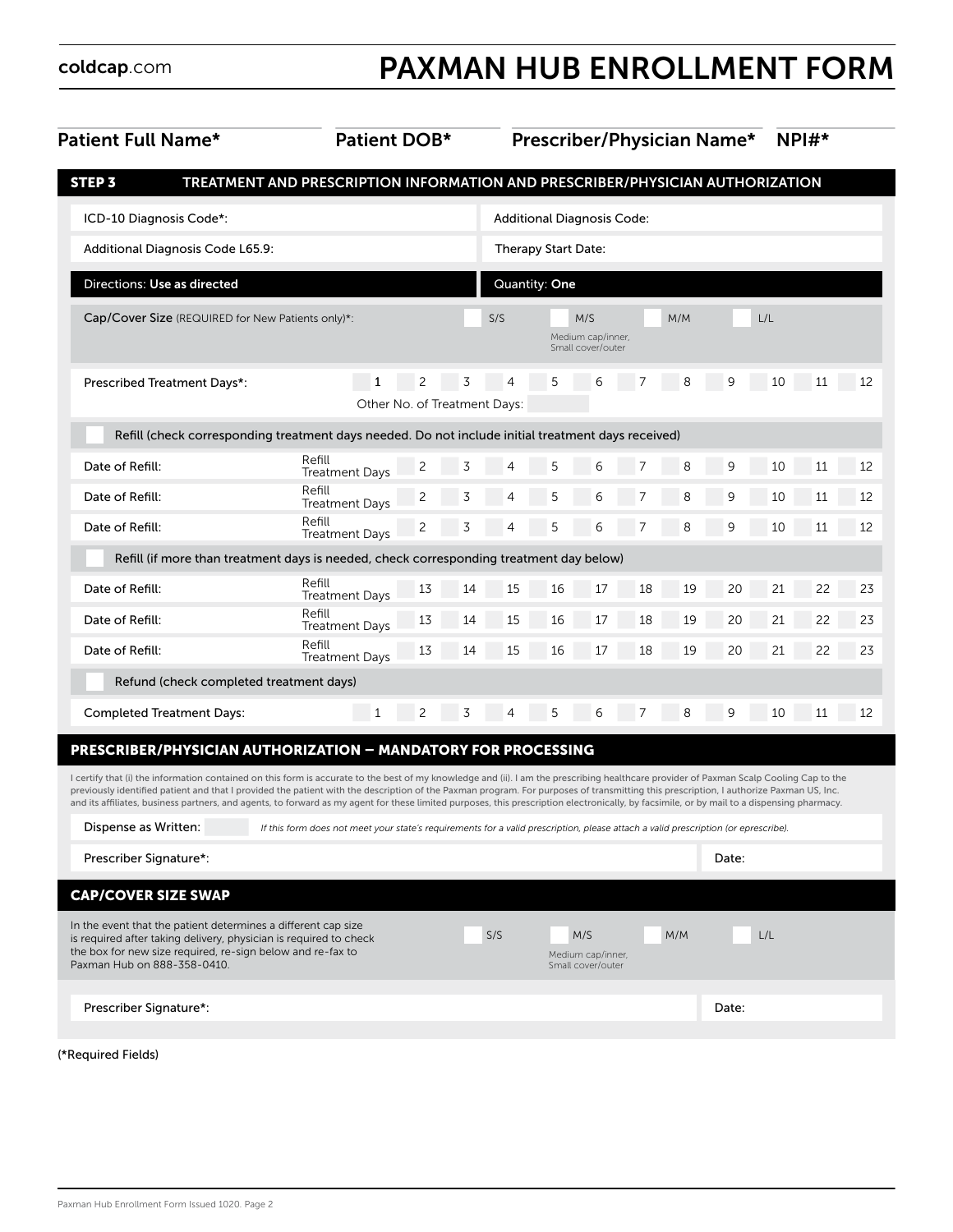## PAXMAN HUB PROCESSING TIME



## HUB STANDARD PROCESSING TIME (3 – 5 BUSINESS DAYS)

- Day 1: Enrollment form completed and faxed to Paxman Hub 888-358-0410
- Day 2: Paxman Hub reach out to patient for payment within 24-48 hours; once successfully taken Rx is sent to Pharmacy
- Day 3-4: Cap is dispatched Patient must be available via phone to schedule shipment with Pharmacy before it is dispatched Note: Standard processing at the Pharmacy 24-48 hours. We strive to work all cap orders ASAP.

Day 4-5: Cap is received (unless patient requests a future delivery date)

## HUB URGENT PROCESSING TIME

- Day 1: Enrollment form completed and faxed to Paxman Hub 888-358-0410
- Day 1: Paxman Hub reach out for payment; once successfully taken Rx is sent to pharmacy
- Day 1: Cap is dispatched ONLY if Rx is received by Pharmacy by 4pm EST/3pm CST/1pm MST/12pm PST Patient must be available via phone to schedule shipment with pharmacy before it is dispatched Note: HUB will notify Pharmacy the case is urgent.
- Day 2: Cap is received

## URGENT CASE: DAY 1 ACTIONS

- Patient enrols and is sized for cap at HCP
- Enrollment form faxed to Paxman Hub 888-358-0410
- Paxman Hub checks for accuracy
- If all in order, Hub reach out to patient to take payment
- Paxman Hub fax enrollment form to Pharmacy
- Pharmacy reach out to patient to confirm shipping
- Pharmacy ship cap ONLY if Rx is received by Pharmacy by 4pm EST/3pm CST/1pm MST/12pm PST Note: HUB will notify Pharmacy the case as urgent.

## PLEASE NOTE:

Inaccuracies or incomplete information on Enrollment Form WILL lead to processing delays – please ensure ALL boxes are checked and prescriber signature is obtained.

All relevant fields to be completed however fields marked with an \* MUST be completed to generate a prescription:

- Patient name
- Patient address or DOB
- Physician information
- Date
- Original signature from licensed physician

Note: in states that allow Physician Assistants and Nurse Practitioners to write prescriptions, we will also need the name of the supervising physician.

## NOTE FOR PATIENT:

Paxman Hub will attempt to contact you on the number provided to take payment, if applicable, which will be followed up by a call from Pharmacy for cap shipment scheduling. Please note that the call may be from an unlisted/unregistered number so please be mindful of this and try to be available to answer these calls wherever possible.

Standard processing: Three call attempts are made within 5 business days.

Urgent processing: Pharmacy will attempt to make an outreach call to patient and leave a voicemail if there is no answer. The HUB will then be notified and make additional outreach attempt to patient, and also leave a voicemail if unreachable. Both teams will follow up the following day if there has not been a response received.

Please feel free to call the Paxman Hub on 844 572 9626 to confirm receipt of complete and accurate Enrollment Form once this has been faxed.